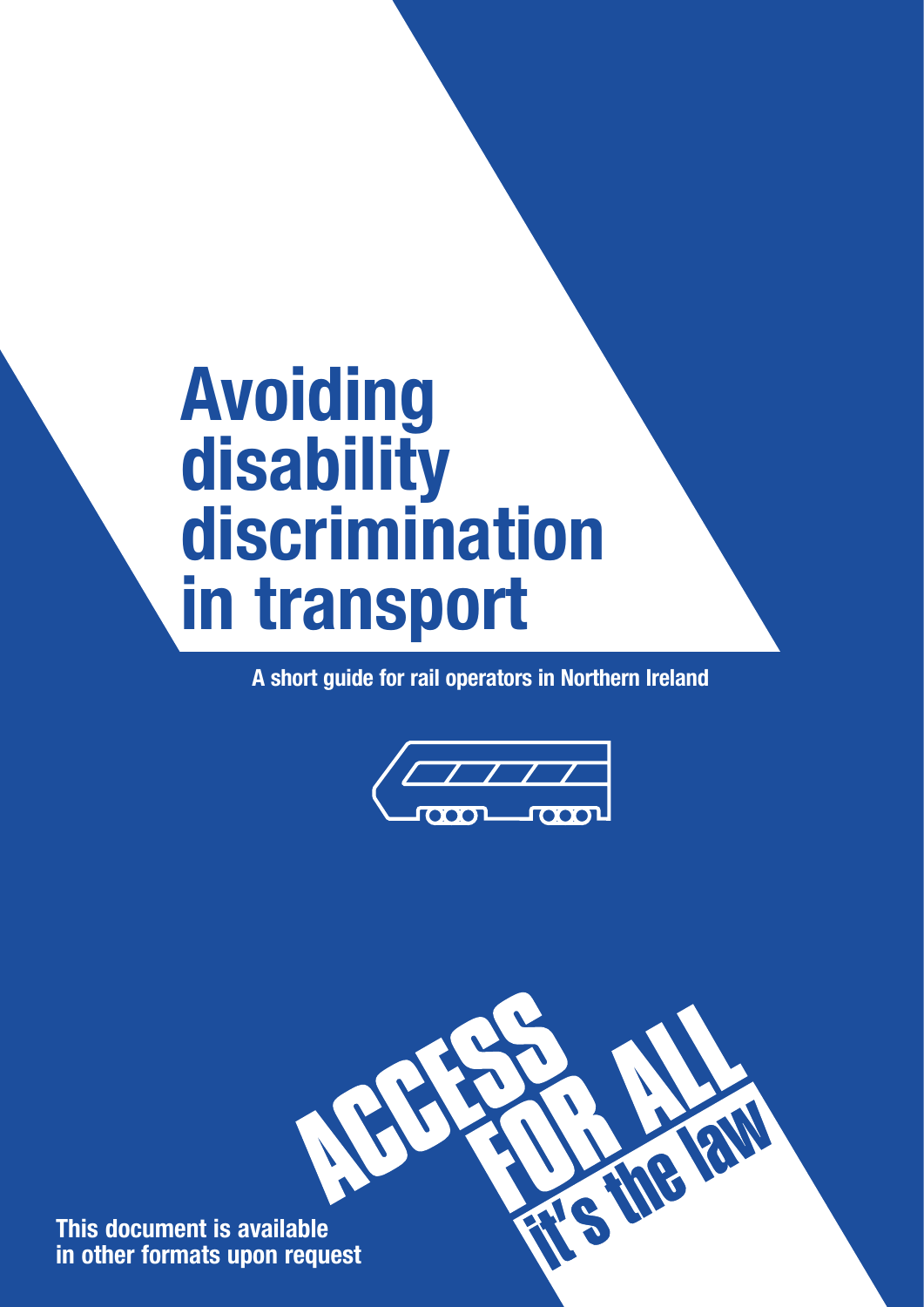# **Avoiding disability discrimination in transport A short guide for rail operators in Northern Ireland**



| Introduction                                                                                                    | 2 |
|-----------------------------------------------------------------------------------------------------------------|---|
| What does the law define as a rail vehicle?                                                                     | 3 |
| Who is protected?                                                                                               | 3 |
| What is disability discrimination?                                                                              | 4 |
| Less favourable treatment                                                                                       | 4 |
| Reasonable adjustments                                                                                          | 4 |
| Examples of discrimination                                                                                      | 6 |
| When can a transport provider justify less favourable<br>treatment or a failure to make reasonable adjustments? | 6 |
| What can rail operators do to avoid discrimination?                                                             | 6 |
| How can we help?                                                                                                | 9 |

The Equality Commission for Northern Ireland is responsible for equality legislation and provides a wide range of services to the public, employers and service providers including information on all aspects of the law. Our contact details are provided at the back of this leaflet.

This publication gives general guidance for transport providers and disabled people and should not be treated as an authoritative statement of the law

Disability Discrimination Act, as amended by the Disability Discrimination (Transport Vehicles) Regulations (Northern Ireland).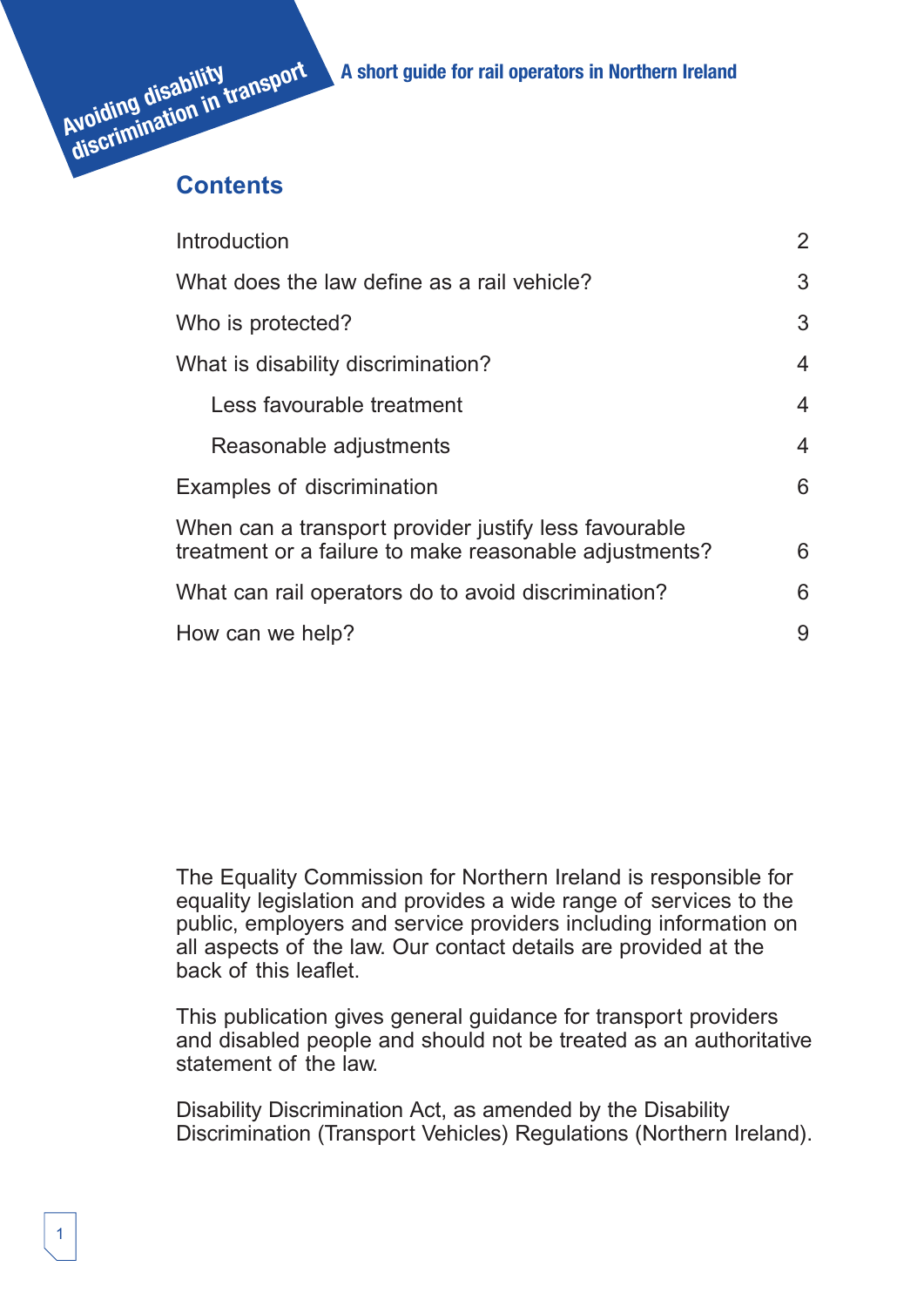

# **Introduction**

This booklet is aimed at helping rail operators to ensure that they are complying with their legal obligations under the Disability Discrimination Act, as amended by the Disability Discrimination (Transport Vehicles) Regulations (Northern Ireland) (DDA). However, it is recommended that the operators read the Equality Commission's Code of Practice on the Provision and Use of Transport Vehicles and Code of Practice on Rights of Access, Goods, Facilities, Services and Premises for a full explanation of the legal duties on transport providers.

Disability discrimination legislation makes it unlawful for organisations which provide services to the public to discriminate against disabled people in the way in which they provide or do not provide those services. This includes transport providers.

All transport providers have duties under disability discrimination law in relation to transport infrastructure such as their buildings, information services and the selling of tickets. They also have duties in relation to the provision and use of the vehicles they provide.

The legislation makes it unlawful for transport providers to refuse or deliberately fail to provide a service to a disabled person. They must also make "reasonable adjustments" to take away or overcome elements in their services which present barriers to disabled people.

This guide does not deal with the general meaning and operation of the provisions in Part 5 of the Act. Part 5 enables Regulations to be made setting access standards for trains.

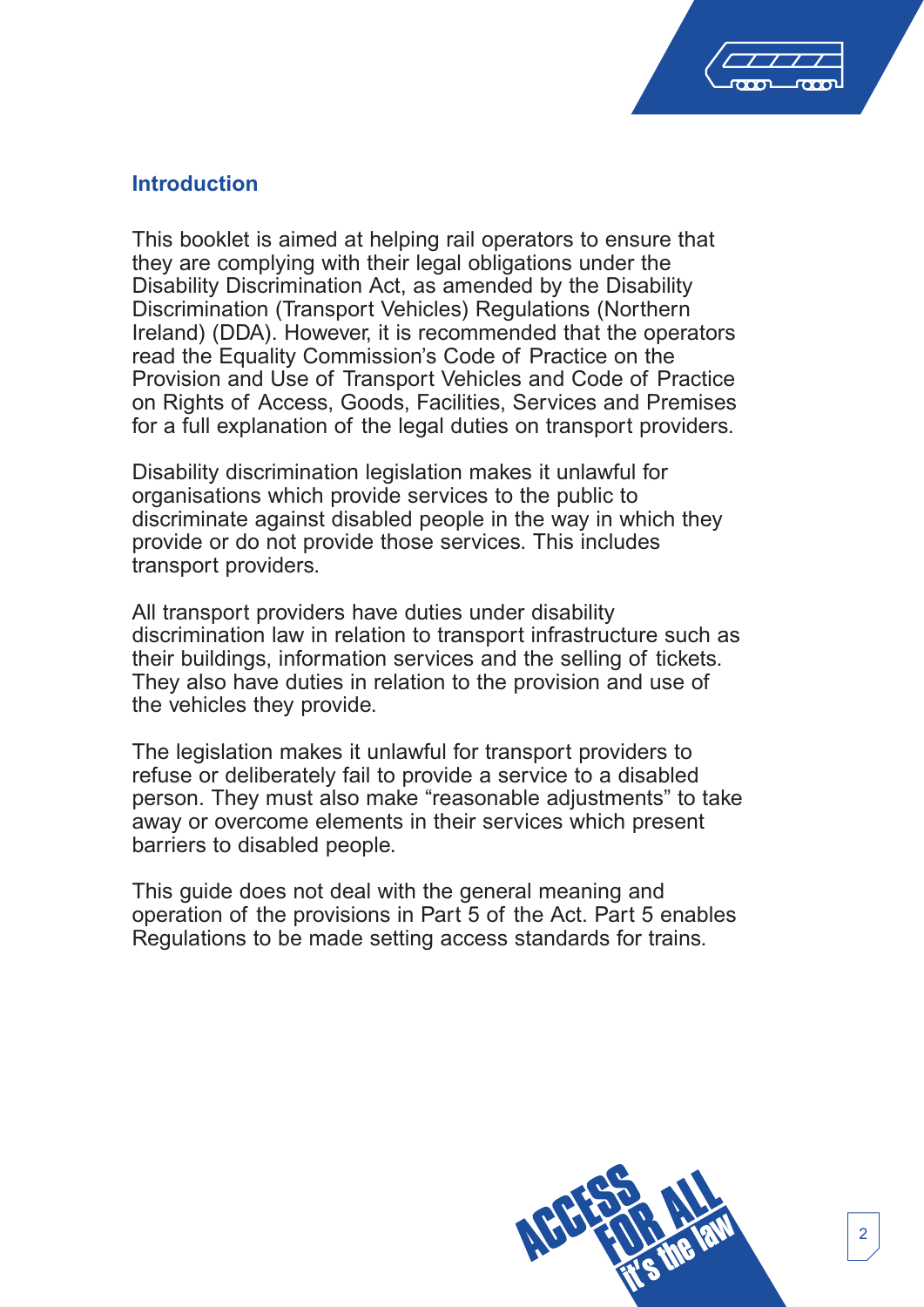**discrimination in transport A short guide for rail operators in Northern Ireland**

## **What does the law define as a rail vehicle?**

The Regulations defines a rail vehicle as all rail vehicles (including those operating underground) that run on a railway with a gauge of at least 350 millimetres, and all trams.

#### **Who is protected?**

**Avoiding disability**

Any person who meets the definition of disability in the DDA is protected by the legislation. That is someone who has a physical or mental impairment that has a substantial and long-term adverse effect on his or her ability to carry out normal day-to-day activities.

Some disabilities may be visible, but others may not be immediately obvious, such as mental ill health or epilepsy and this should be kept in mind by the rail service provider. It is important that rail operators do not make assumptions about whether or not someone is disabled or the extent of someone's disability.

A passenger with a heart complaint asks a rail company for assistance carrying his luggage from his car onto the train and for assistance to get to the train as he finds it difficult to walk for long periods. As there are no physical signs of the passenger's disability the staff member tells the passenger that they are too busy to help. This is likely to be discrimination.

This example highlights the importance of ensuring that all staff are trained in recognising and dealing with disabled passengers.

The rail service provider should concentrate on the needs of disabled people and should consider the service they provide and determine how they could make it more accessible for disabled people. This should be done when planning the provision of a service to prevent disabled people being separated out from other passengers.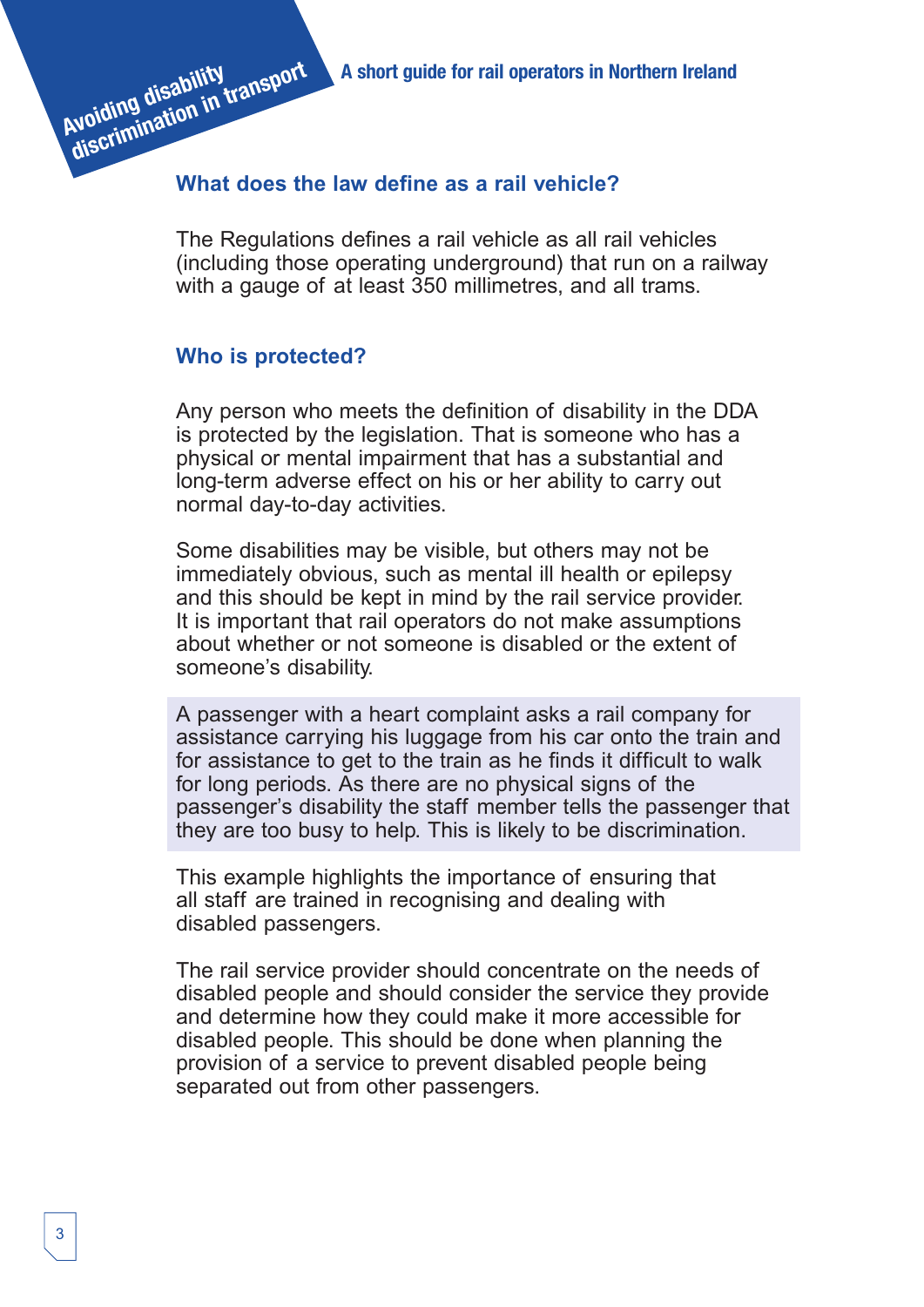

A rail company is printing new leaflets and timetables. It gets advice from a disability organisation and as a result it prints all of the materials in an accessible format and provides the timetable in Braille upon request. This means that a passenger with a visual or hearing impairment can access this service.

As well as complying with the legislation, making services more accessible and marketing them as such is likely to increase an operator's attractiveness to disabled passengers, who represent a significant part of the population.

# **What is disability discrimination?**

#### **Less favourable treatment**

Disability discrimination occurs when a transport provider treats a disabled person less favourably because of their disability and cannot show that this treatment is justified. Even if it is unintentional, this behaviour can still amount to discrimination. For example:

A train manager tells a person with a severe facial disfigurement that he must sit in an empty part of the train, away from other passengers. This is likely to be unlawful.

#### **Reasonable adjustments**

A transport provider can also discriminate if they fail to make a "reasonable adjustment" to make their services more accessible to a disabled person. Transport providers should not wait until a disabled person wants to use their services before they give consideration to their duty to make reasonable adjustments. Transport providers should be planning continually for the reasonable adjustments they need to make, whether or not they already have disabled customers or passengers. They should anticipate the requirements of disabled people and the adjustments that may have to be made for them.

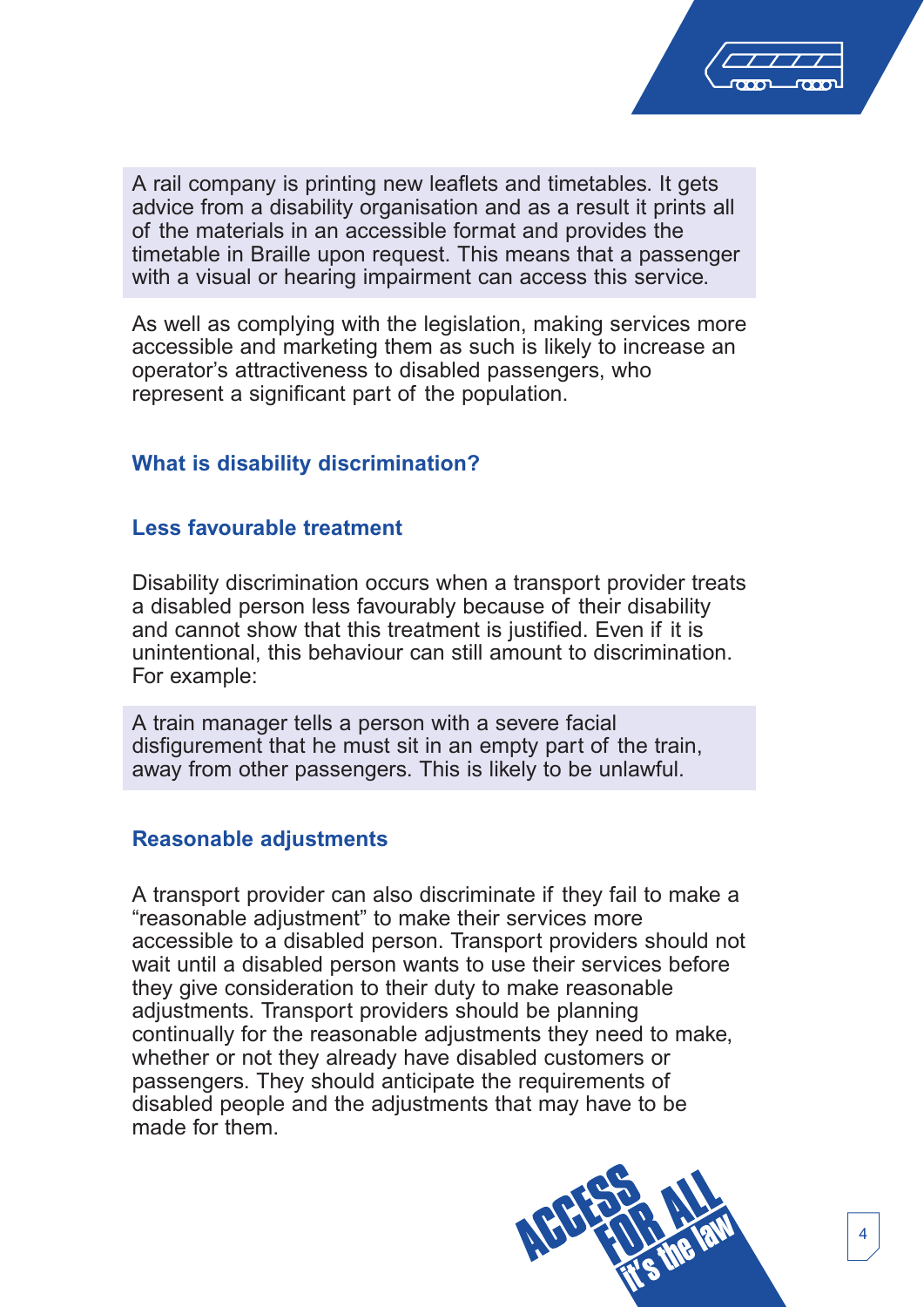An operator may have to make a reasonable adjustment in the following ways:

A rail operator may have to change a **policy, procedure or practice**, for example:

A train company offers a seat in first class (which has more legroom) without extra charge to a person with a hearing impairment who is accompanied by an assistance dog on a crowded train. This is to allow more room for the dog. This is a reasonable adjustment and is within the law.

A rail operator may have to provide an **auxiliary aid or service** for example:

As part of general customer service information on its train services, a train operator indicates that if a passenger cannot access the cafe bar for a disability-related reason, they are welcome to an at-seat service and should ask a member of the on-board staff for assistance. This helps to ensure that the train buffet services are accessible to disabled people.

A rail service provider instructs its staff to assist in guiding passengers who have difficulty in getting to and from seats when boarding and alighting (for example, if they have visual impairments). This is the provision of an auxiliary service and is likely to be a reasonable step for the provider to take.

There is almost always a gap between a train and a platform. A train operator provides a suitably chosen portable ramp which helps disabled people with a mobility impairment to board and alight from its trains safely. This is the provision of an auxiliary aid and is likely to be a reasonable step for the train operator to have to take.

**Avoiding disability**

**discrimination in transport**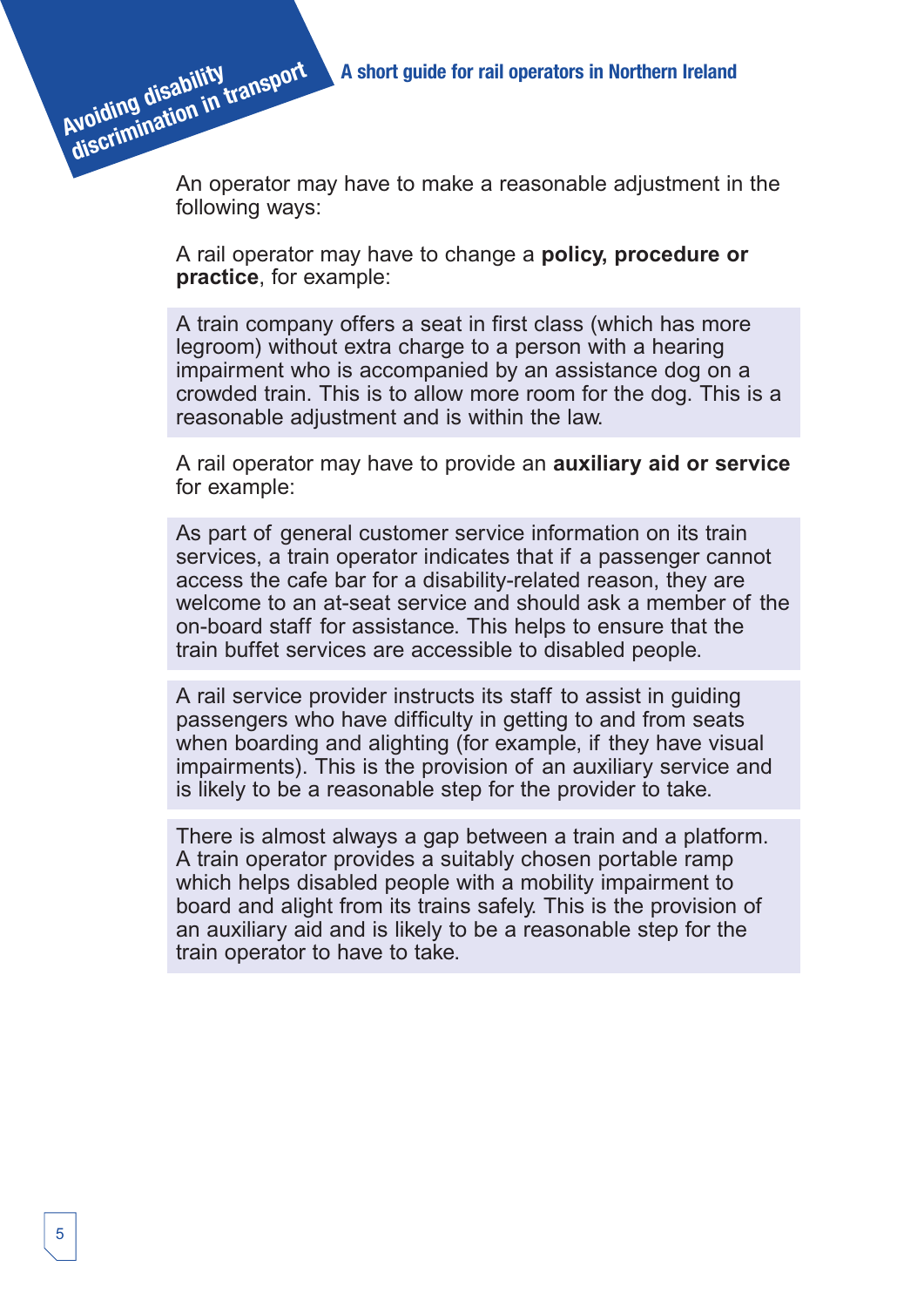

# **Examples of discrimination**

Disabled people can encounter unfair treatment in transport in many ways. Here are a few examples of how a disabled person may be discriminated against by a rail service provider:

- A person with a visual or hearing disability cannot access the services because the timetable and written information is not in an accessible format.
- When trying to make a telephone enquiry with a rail service provider, a person with speech impairment is told to hurry up and the telephone operator terminates the call because the person is taking too long.
- A disabled person is charged more than a non disabled person due to the storage of their wheelchair or for carriage of their assistance dog.

# **When can a transport provider justify less favourable treatment or a failure to make reasonable adjustments?**

In limited and specified circumstances, a transport provider can justify less favourable treatment or a failure to make reasonable adjustments. However, this cannot be used as a reason for a general exclusion of disabled people from access to services. They include, for example, health and safety. Please see the Code of Practice for further details.

# **What can rail operators do to avoid discrimination?**

Chapter 2 of the Code of Practice on the Provision and Use of Transport Vehicles gives more detail on how an operator can minimise the risk of disability discrimination. This Chapter, as well as the whole Code, should be read in order to minimise the incidence of expensive and time-consuming litigation.

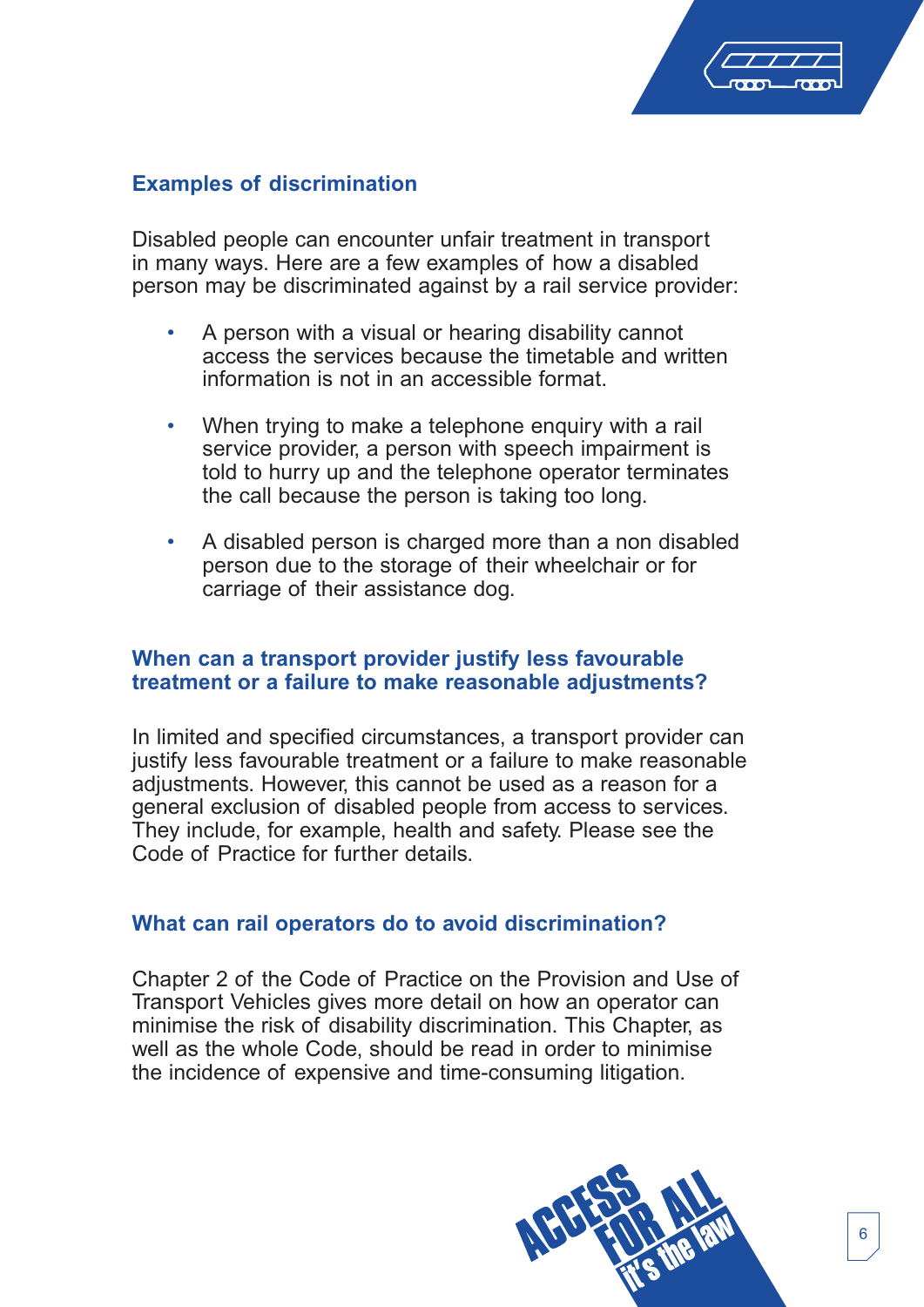- 1. A provider must **plan** for disabled customers. They should audit their services and think at every stage about the disabled passenger's journey and possible barriers to their journey, from booking a journey, contacting the operator on the telephone or via a website, premises and the actual journey. Then, once these have been identified, the provider should look at what they can do to take away this barrier so that they can provide the optimum service to disabled passengers. **discrimination in transport** 
	- 2. Operators should include a **review** of disability equality each time they review or evaluate their services.
	- 3. Operators should keep up to date with **technological developments** to ensure that they are providing all of the solutions possible to prevent barriers to disabled people using trains.
	- 4. Operators should **listen** to their customers. They should consult disabled customers to see how their services can be made more accessible and listen to customer complaints. If they receive complaints about disability discrimination or services being difficult to access for disabled people they should review these services and see how they can be changed and consider any reasonable adjustments that can be made.
	- 5. Rail operators should ensure that they have a positive **policy** on the provision of services to ensure inclusion of disabled people and communicate it to staff. They should make sure that staff are aware of the consequences of potential breaches of this policy and address acts of disability discrimination by staff as part of disciplinary rules and procedures and monitor the implementation of the policy.
	- 6. Disability awareness and disability equality **training** should be provided for all staff. As the rail provider is responsible for the actions of its employees in the course of their

**Avoiding disability**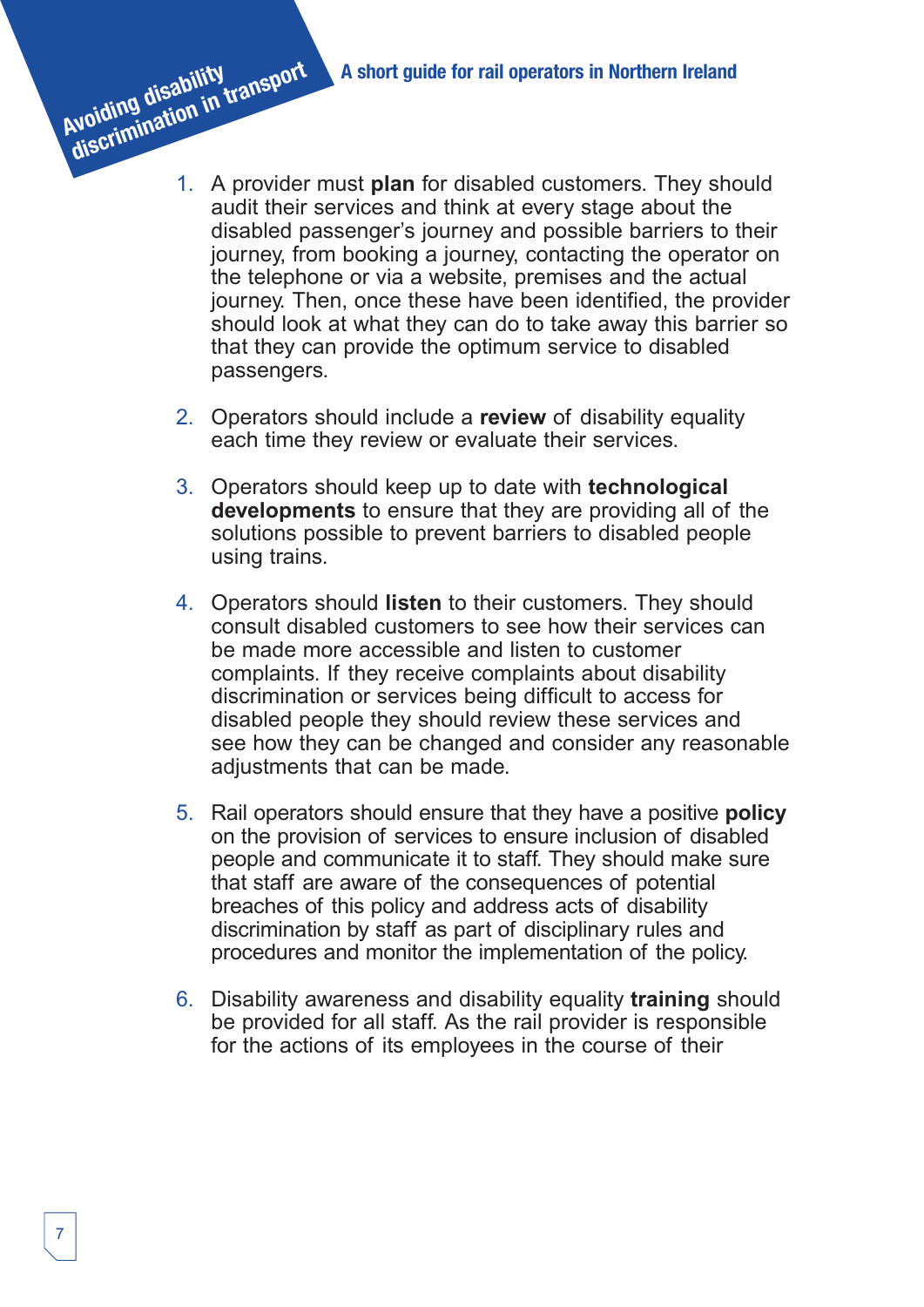**A short guide for rail operators in Northern Ireland**

# **How can we help?**

**Avoiding disability discrimination in transport**

The Equality Commission can provide advice, guidance and training on complying with the legislation. For more information please contact:

#### **The Equality Commission for Northern Ireland**

Equality House 7 – 9 Shaftesbury Square **Belfast** BT2 7DP

| 028 90 890 890 (enquiry line) |
|-------------------------------|
| 028 90 248 687                |
| 028 90 500 589                |
| information@equalityni.org    |
| www.equalityni.org            |
|                               |

You can also use Typetalk to contact us.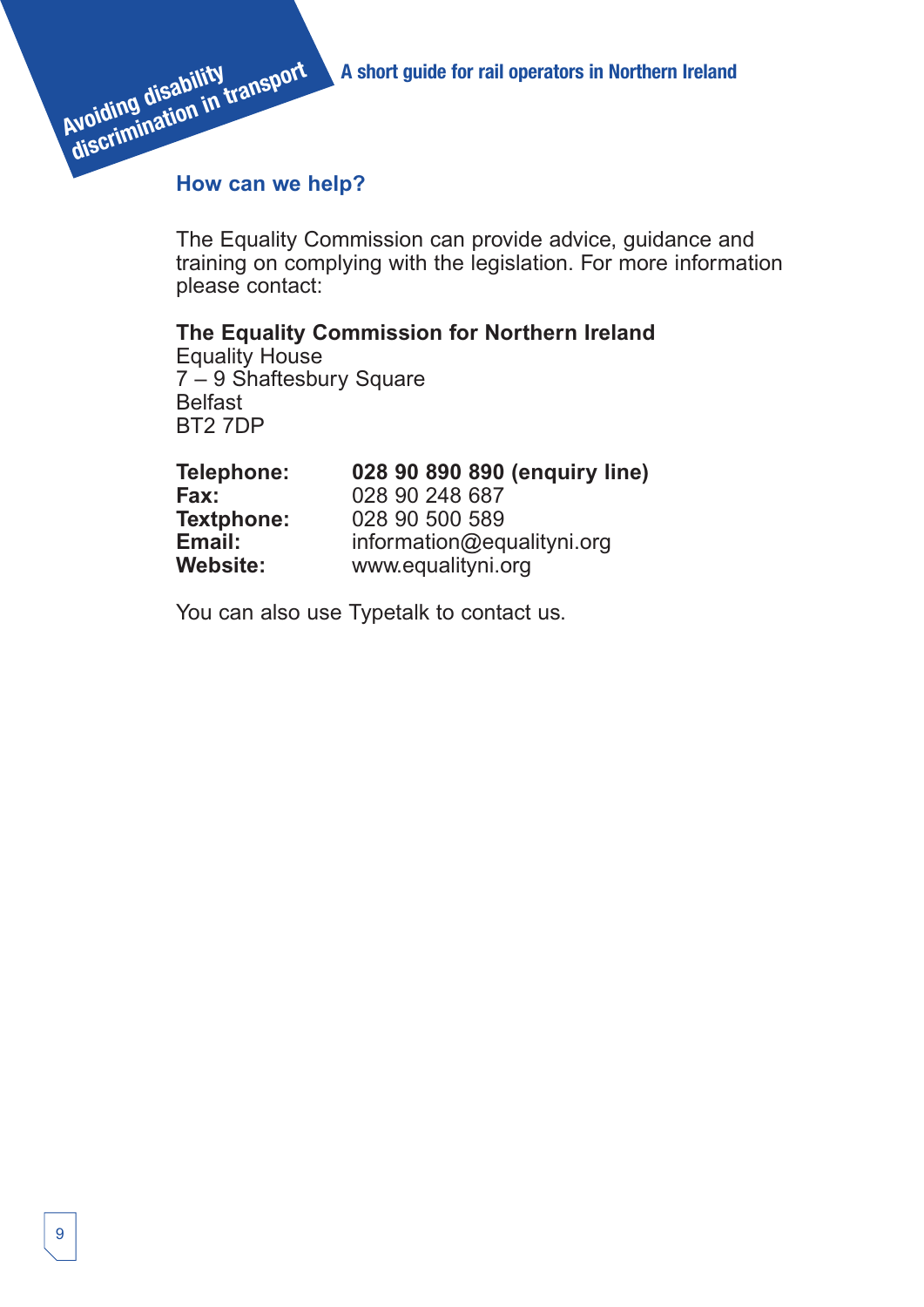

employment, it is important that it ensures that staff are trained to assist disabled passengers. All training should be relevant, up-to-date and provided on a regular basis.

- Staff members should be given an overview of their obligations to disabled passengers.
- They should be trained on how to assist disabled people, this should include training on how to assist people who may not be obviously disabled, who may have epilepsy or a heart condition.
- Staff members should be trained not to assume that people need help but to ask if a passenger requires help before giving it.
- Staff should be trained in the safe operation of any equipment, such as a wheelchair lift.
- Ensure that all staff members know how to communicate with passengers with learning difficulties or speech impairments and passengers with hearing impairment.
- Instruct staff on what to do in an emergency in terms of disabled passengers.
- 7. Rail providers must have a customer complaints procedure which is easy for disabled people to use. It is essential that transport providers deal effectively with all complaints of disability discrimination. Disability discrimination complaints should be dealt with promptly, seriously, sympathetically, confidentially and effectively. By dealing with complaints in this way, transport providers are reinforcing their message that they consider complaints of disability discrimination a serious matter.